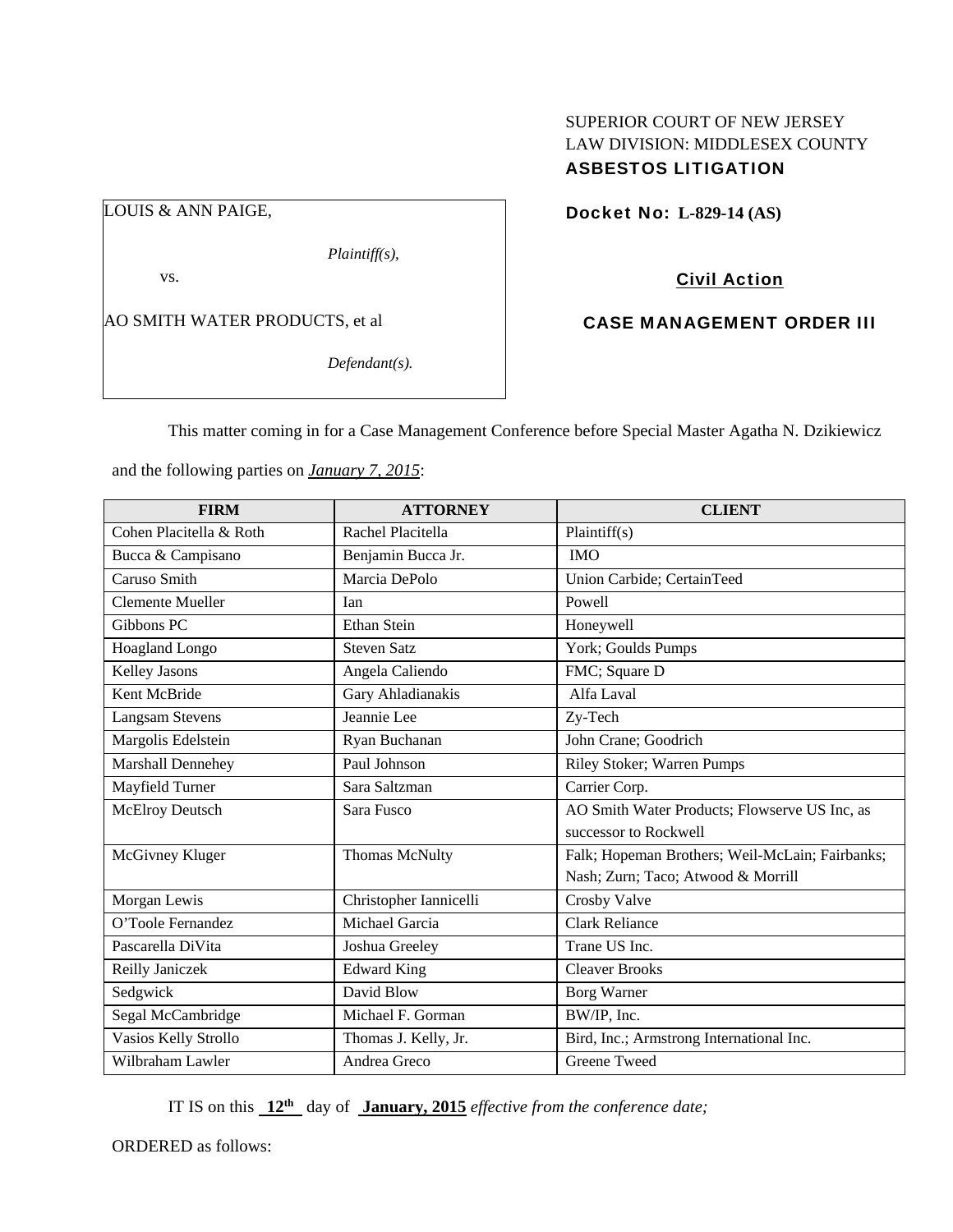Counsel receiving this Order through computerized electronic medium (E-Mail) shall be deemed by the court to have received a copy of the filed original court document. Any document served pursuant to this Order shall be deemed to be served by mail pursuant to *R*.1:5-2.

## **DISCOVERY**

- February 27, 2015 Fact discovery, including depositions, shall be completed by this date. Plaintiff's counsel shall contact the Special Master within one week of this deadline if all fact discovery is not completed.
- February 27, 2015 Depositions of corporate representatives shall be completed by this date.

## **EARLY SETTLEMENT**

March 6, 2015 Settlement demands shall be served on all counsel and the Special Master by this date.

#### **SUMMARY JUDGMENT MOTION PRACTICE**

- March 13, 2015 Summary judgment motions shall be filed no later than this date.
- April 10, 2015 Last return date for summary judgment motions.

## **MEDICAL DEFENSE**

March 31, 2015 Defendants shall identify its medical experts and serve medical expert reports, if any, by this date. **In addition, defendants shall notify plaintiff's counsel (as well as all counsel of record) of a joinder in an expert medical defense by this date.**

April 30, 2015 Plaintiff shall serve a rebuttal expert medical report, if any, by this date.

## **LIABILITY EXPERT REPORTS**

- March 31, 2015 Plaintiff shall identify its liability experts and serve liability expert reports or a certified expert statement by this date or waive any opportunity to rely on liability expert testimony.
- April 30, 2015 Defendants shall identify its liability experts and serve liability expert reports, if any, by this date or waive any opportunity to rely on liability expert testimony.

#### **EXPERT DEPOSITIONS**

May 15, 2015 Expert depositions shall be completed by this date. To the extent that plaintiff and defendant generic experts have been deposed before, the parties seeking that deposition in this case must file an application before the Special Master and demonstrate the necessity for that deposition. To the extent possible, documents requested in a deposition notice directed to an expert shall be produced three days in advance of the expert deposition. The expert shall not be required to produce documents that are readily accessible in the public domain.

\_\_\_\_\_\_\_\_\_\_\_\_\_\_\_\_\_\_\_\_\_\_\_\_\_\_\_\_\_\_\_\_\_\_\_\_\_\_\_\_\_\_\_\_\_\_\_\_\_\_\_\_\_\_\_\_\_\_\_\_\_\_\_\_\_\_\_\_\_\_\_\_\_\_\_\_\_\_\_\_\_\_\_\_\_\_\_\_\_\_\_\_\_\_\_\_\_\_\_\_\_\_\_\_\_\_\_\_\_\_